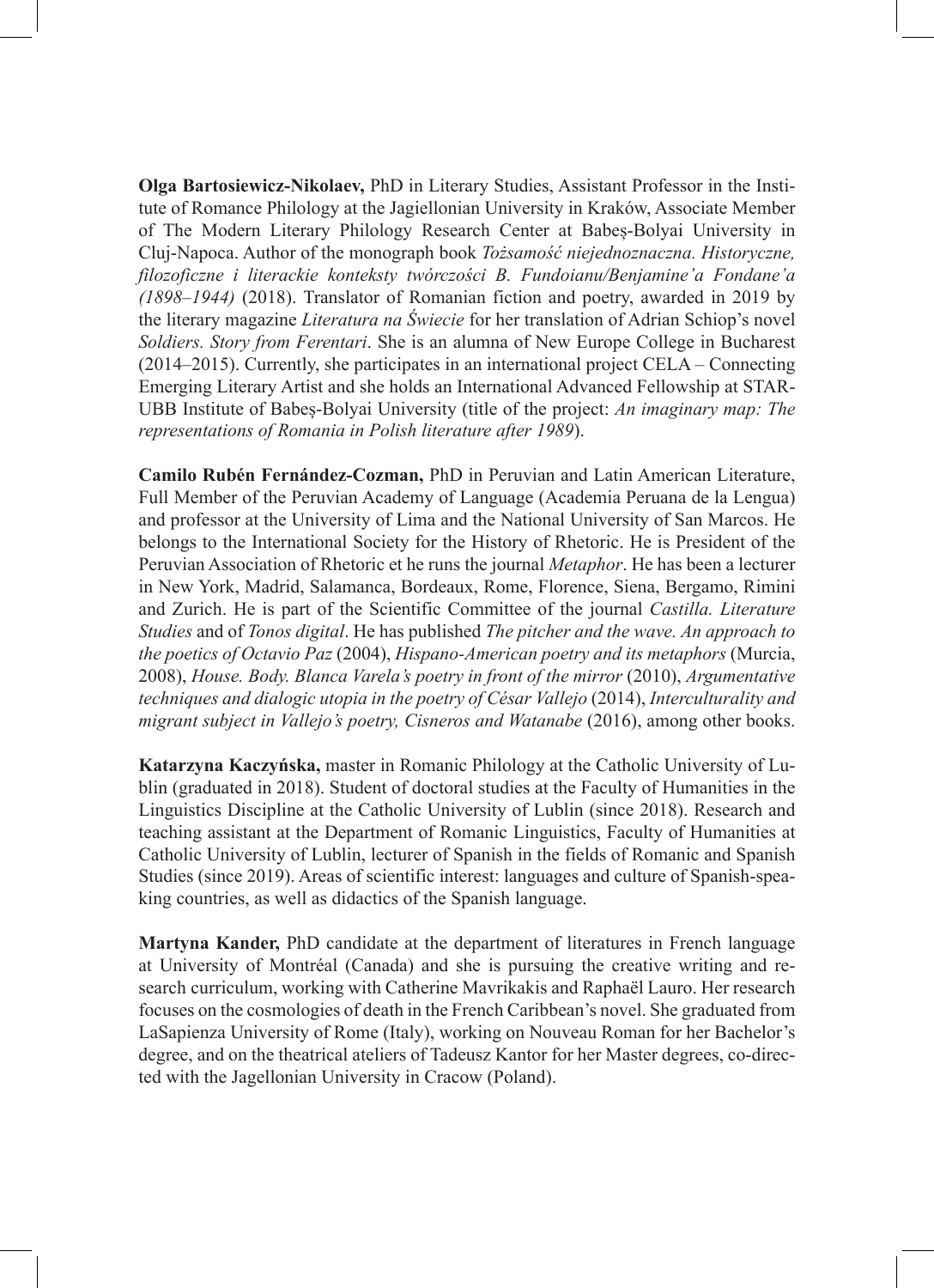**Edyta Kociubińska,** Associate Professor at the John Paul II Catholic University of Lublin; editor-in-chief of the journal *Quêtes littéraires*, founder of the *Club des Dix-Neuviémistes;* Polish correspondent of the *Société des études romantiques et dix-neuviémistes*, member of the *Society of Dix-Neuviémistes*, *Association Canadienne d'Études Françaises et Francophones*, *Nineteenth-Century French Studies Association*, *Conseil International d'Études Francophones*. Research interests: French novel of the late 19<sup>th</sup> century, naturalism, decadence, dandyism, *fin-de-siècle.* Recent publication: *Romanciers fin-de-siècle*, Edyta Kociubińska (dir.), Brill-Rodopi, Leiden‒Boston, coll. « Faux Titre » 446, 2021.

**Joanna Kotowska-Miziniak,** assistant professor in the Department of French Literature and Culture Studies in the Institute of Romance Studies at the University of Wrocław (Poland). She received her PhD degree in 2017. Her research interests concern the French New Novel's writers as well as the twentieth-century philosopher Gaston Bachelard. She has published several papers and a monograph (*L'Eau et la terre dans l'univers romanesque de Claude Simon. L'obsession élémentaire*, 2017) on New Novelist's disfigurations of Bachelard's concepts of the four elements of nature. Being also interested in multiple representations of war in modern literature, she is a co-author of a recently released monograph *Panorama literatury francuskiej. Wojna a piśmiennictwo* (2020). Her current focus is on translating the Claude Simon's works. She is also a participant of a European research program dedicated to e-humanities: "CLARIN – Common Language Resources and Technology Infrastructure".

**Monika Lisowska** holds a PhD in Hispanic Linguistics at the University of Lodz. She is currently employed in the Institute of Linguistics of the University of Szczecin as an assistant professor. In her academic research, she focuses on semantics, syntax and pragmatics of the Spanish language. Her interests also relate to cognitive linguistic and Spanish-Polish contrastive linguistics.

**Ewelina Mitera,** doctor of humanities (PhD) in the field of literary studies, a romanist, and a research and didactic teacher at the Institute of Neophilology in the Department of Glottodidactics and Remote Teaching of the Pedagogical University of Krakow. Her research interests include the role of literary texts in teaching foreign languages and the ways of building literary portraits in narrative works. The author of the monograph *Portraits de femmes dans la prose narrative de Jules Barbey d'Aurevilly* and scientific articles in the scope of glottodidactics.

**Magdalena Mitura,** assistant professor at the Department of Romance Studies, Maria Curie-Skłodowska University in Lublin. Author of *The work of Boris Vian: translation of prose* (in French), *Passion for Mediation. Translation as Meta-Operation in the French Translations of Maryla Laurent* (in Polish) and numerous scientific articles. Her initial interests focused on textual linguistics (coherence relations, diaphoretic structures). Gradually, she expanded her research to include discourse analysis in the perspective of translations (polyphonic translation, translating traces). This allowed the author to deal with the field explored to the present date, i.e. the criticism of literary translation. A se-